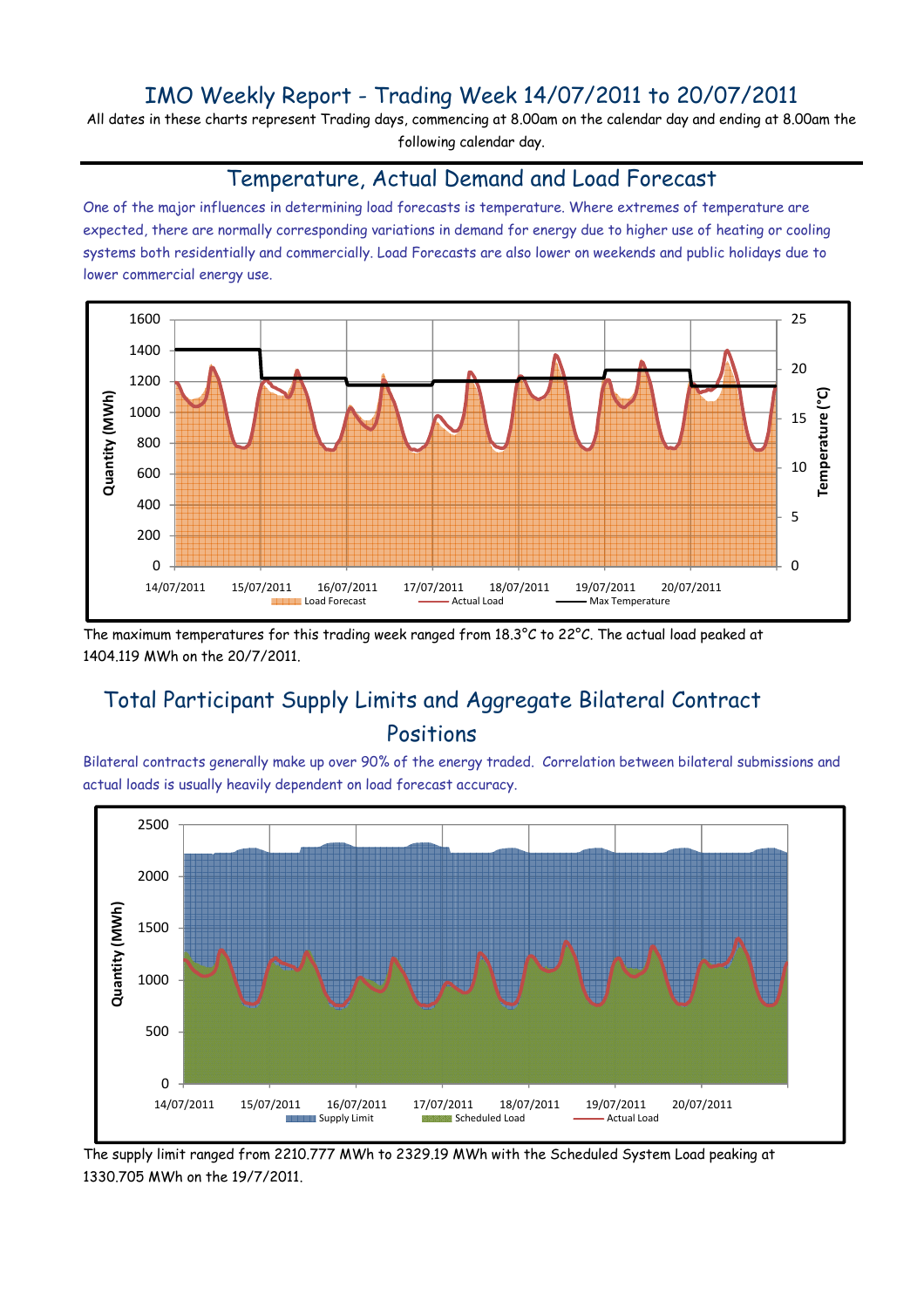### Net Balancing Market Trades

Bilateral contracts and STEM trading are generally based on the forecast energy requirements of Participants. When the forecast requirements are higher or lower than the actual requirements for a day, this Market energy must be bought and sold in the balancing mechanism. This graph shows the estimated net balancing trades.



The majority of the balancing activity this week occurred within Balancing Supply. The maximum balancing demand for the week reached 81.062 MWh on the 20/7/2011. The maximum balancing supply for the week reached -143.495 MWh on the 15/7/2011.

# Total Traded Energy

This chart represents a comparison between the total net energy that is traded in Bilateral Contracts, the STEM and the balancing mechanism. Balancing Supply represents cases in which the total contract position is greater than the demand and customers must supply energy back to balancing. Balancing Demand represents cases in which the total contract position is less than the demand and customers must purchase energy from balancing.



Total balancing supply equalled -14647.8 MWh whereas total balancing demand equalled 810.22 MWh. The Total STEM Traded quantity was 14185.351 MWh, with the STEM Clearing Quantity ranging between 7.256 MWh and 103.486 MWh.